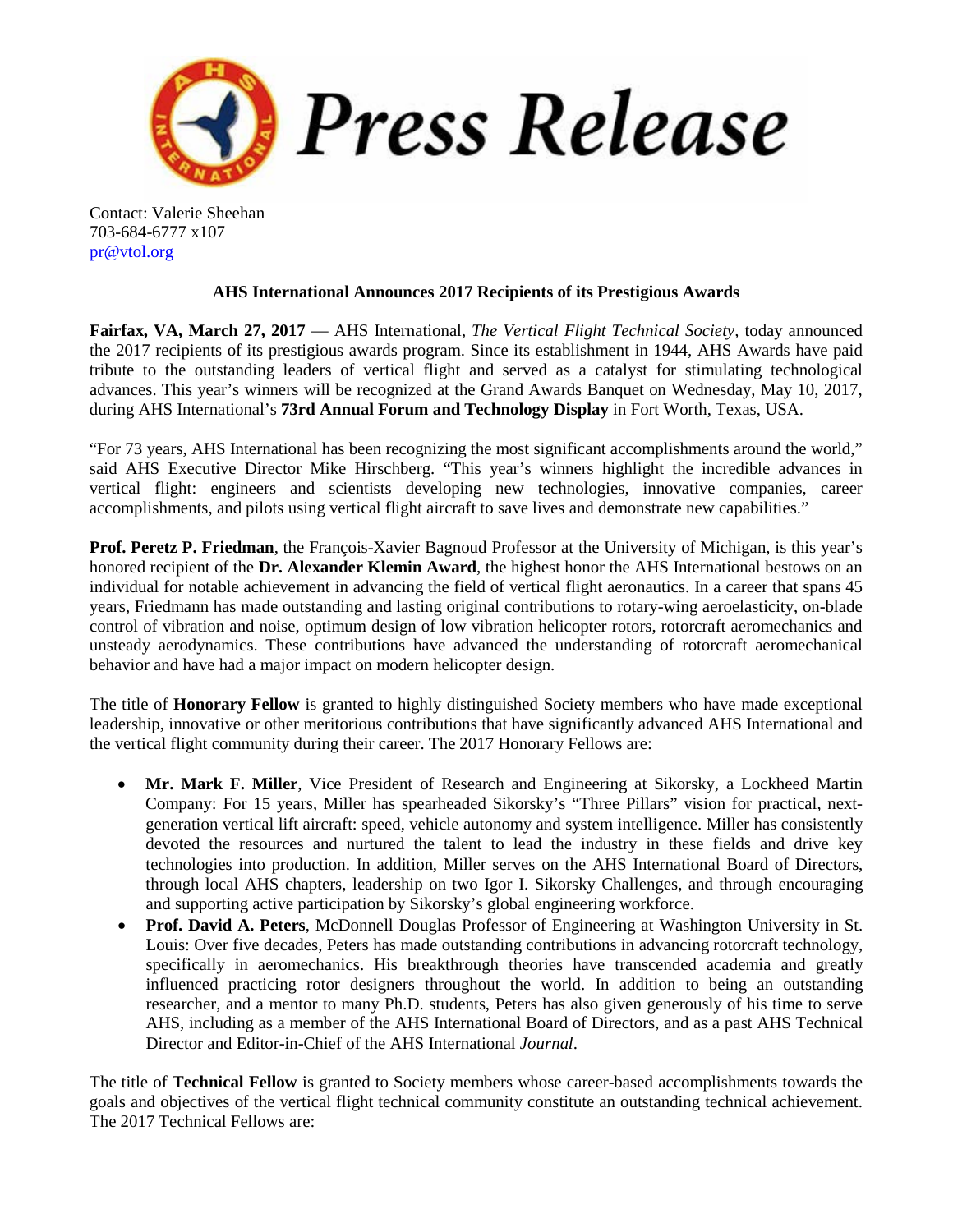- **Mr. David G. Miller**, Technical Fellow, The Boeing Company
- **Mr. Thomas R. Norman**, Aerospace Engineer, NASA Ames Research Center
- **Dr. Todd R. Quackenbush**, Senior Associate, Continuum Dynamics, Inc.
- **Dr. Brian E. Wake**, Research Fellow and Project Leader, United Technologies Research Center

The Society's **Captain William J. Kossler, USCG Award** is given for the greatest achievement in the practical application or operation of vertical flight aircraft, the value of which has been demonstrated by actual service during the preceding year. This year, the Kossler Award is being presented to the **Brazil Navy HS-1 Squadron Guerreiro 34** ("Warrior 34") for its extraordinary accomplishments during the nighttime rescue of the crew of the fishing vessel Beira Mar XXV on August 11-12, 2016. Aircrew from HS-1 Squadron flew their Sikorsky S-70B Seahawk helicopters from Naval Air Base São Pedro da Aldeia for more than 36 continuous hours, rotating crews and aircraft, until finally locating the capsized vessel and saving the lives of the three fisherman, who had been in the water for a day and a half without food or drinkable water.

The Society's **Paul E. Haueter Award** is given for an outstanding technical contribution to the field of vertical take-off and landing (VTOL) aircraft development other than a helicopter or an operational vertical flight aircraft. The 2017 Haueter Award is being awarded to **Mark D. Moore.** During a 30-year career at the National Aeronautics and Space Administration (NASA), Moore was a driving force in transformative VTOL aviation research and electric propulsion. He continues to champion a future of on-demand urban air transportation as Engineering Director of Aviation at Uber Technologies.

This year's **François-Xavier Bagnoud Award** is given to an individual Society member under the age of 35 for their career-to-date outstanding contributions to vertical flight technology. This year's winner is **Mr. Carl Russell**, NASA Ames Research Center, for unique rotorcraft experimentation, and innovative applications of design and analysis modeling tools to environmentally-friendly, electric VTOL and unmanned rotorcraft.

The **Grover E. Bell Award** is given for an outstanding research and experimentation contribution to the field of vertical flight development. This year's recipient is the **Leonardo Helicopters AW189 FIPS Interdisciplinary Team.** In only four years from program start, the AW189 Full Ice Protection System (FIPS) was integrated on prototypes and tested to complete all the activities needed for certification, achieved in June 2016. The team performed test campaigns in Denmark, Sweden and the US — in Minnesota, Michigan, Indiana and Alaska.

**LORD Corporation** is this year's recipient of the AHS International **Supplier Excellence Award**. This award is given to a supplier who, through the quality, innovativeness and cost-effective technology of its products, has made a notable contribution to improving the state of the art of vertical flight aircraft. LORD Corporation is world-renowned for providing high quality and high performance damping and anti-vibration solutions to the helicopter industry. In 2016, engineers from LORD Corporation were an integral part of a team effort with Sikorsky Aircraft and the US Army's Aviation Development Directorate–Aviation Applied Technology Directorate (ADD–AATD) to flight-demonstrate the Zero-Vibe system on an AATD UH-60M Black Hawk.

The **Leonardo International Fellowship Award** recognizes significant contributions to international vertical flight cooperation. This year's winner is the **NH90 Program**. The NHIndustries NH90 industry team comprising Airbus Helicopters, Leonardo Helicopters and Fokker Technologies — has final assembly lines in six countries and has confirmed orders for well over 500 helicopters, received from 17 armed forces of 13 countries. More than 300 NH90 helicopters have already been delivered in naval and tactical transport variants, having exceeded 127,000 cumulative flying hours.

The **Robert L. Pinckney Award** is given in recognition of notable achievement in manufacturing research and development for vertical flight aircraft or components. This year's recipient is the **Advanced Blade Erosion Program Team**, with Bell Helicopter, The Boeing Company and the US Navy's Office of Naval Research (ONR). Tests on the V-22 Osprey with the RotorShield flame spray coating showed a 2x improvement in erosion performance; this coating is now planned to be incorporated into V-22 blade production starting in 2019.